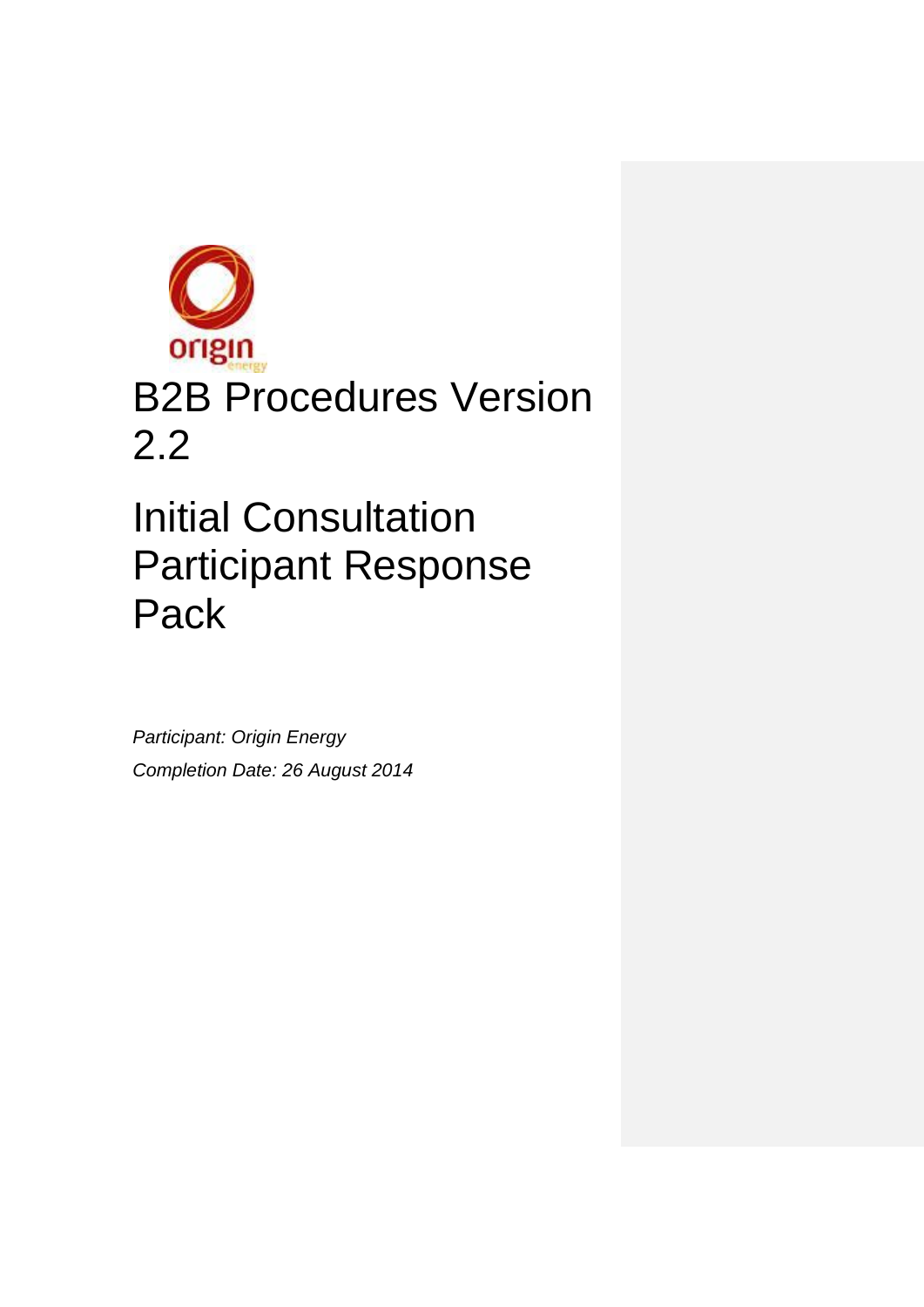#### **9. Participant Responses**

This section lists the changes proposed to the B2B Procedures: Version 2.0.

Proposed changes have been categorised as Procedure changes as follows;

- Table 9.1 covers the proposed changes to the B2B Procedure Customer and Site Details Notification Process.
- Table 9.2 covers the proposed changes to the B2B Procedure Service Order Process.
- Table 9.3 covers the proposed changes to the B2B Meter Data Process.
- Table 9.4 covers the proposed changes to the B2B Procedure One Way Notification Process.
- Table 9.5 covers the proposed changes to the B2B Procedure Technical Guideline for B2B Procedures.
- Table 9.6 covers the proposed changes to the B2B Procedure Technical Delivery Specification.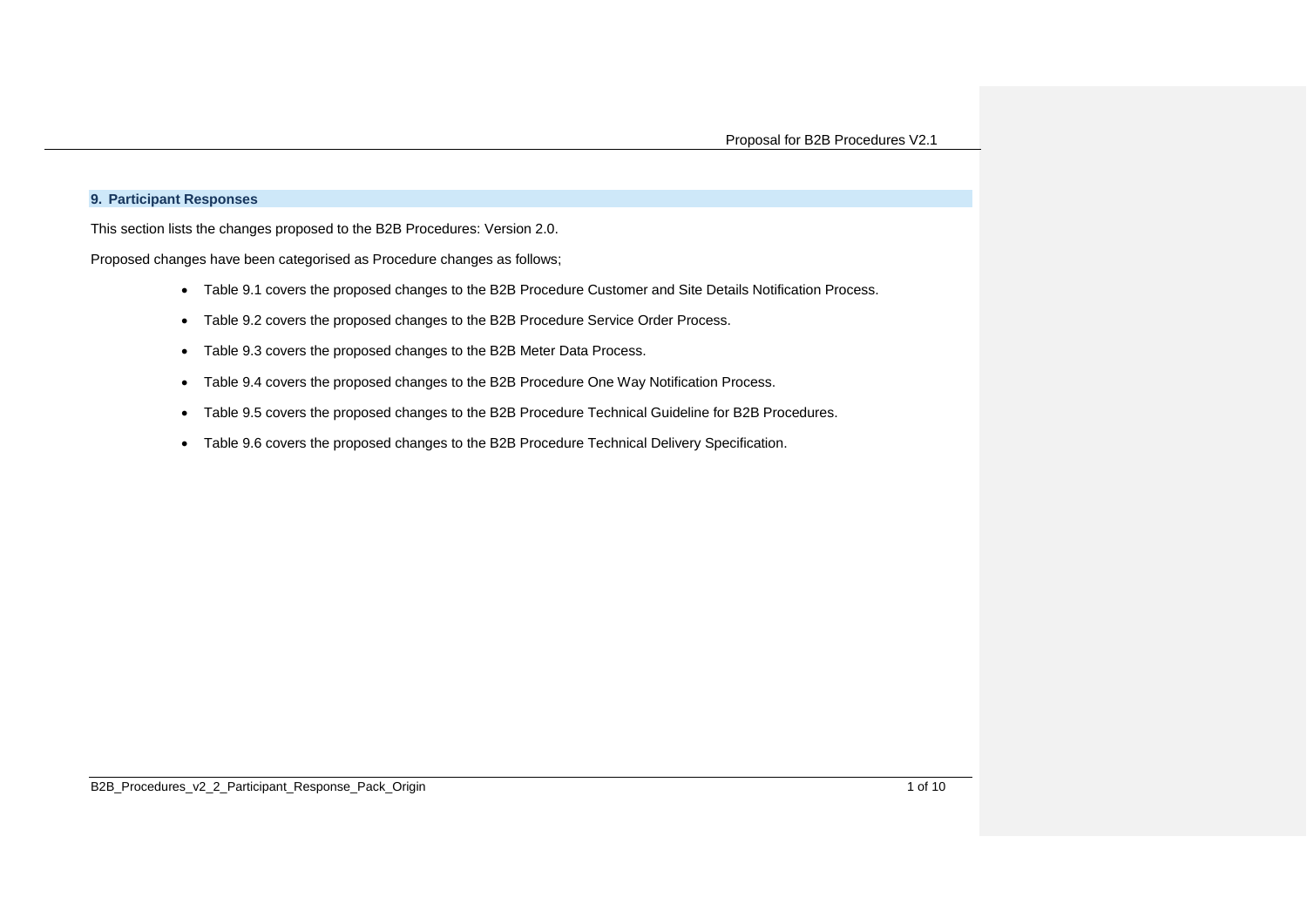#### **9.1 Proposed changes to the B2B Procedure Customer and Site Details Notification Process**

Please complete the relevant columns below in order to record your response. If you have no comments on this document please note this as a general comment in the table.

| <b>Item</b> | ID | <b>Clause/Issue/Comment</b> | <b>Proposed revised B2B Procedures text</b> | Rating<br>$(H/M/L^1)$ | <b>AEMO Response</b> |
|-------------|----|-----------------------------|---------------------------------------------|-----------------------|----------------------|
|             |    |                             | Blue underline means insert                 |                       |                      |
|             |    |                             | <b>Red strikeout</b> means delete           |                       |                      |
|             |    | no comment                  |                                             |                       |                      |
|             |    |                             |                                             |                       |                      |
|             |    |                             |                                             |                       |                      |
|             |    |                             |                                             |                       |                      |

B2B\_Procedures\_v2\_2\_Participant\_Response\_Pack\_Origin 2 of 10

-

 $1$  L= Low: Not critical. Issues / comments are minor. They add clarity to the document. No major concern if not included in any further revisions M= Medium: Important. Strong case that issue / comments should be considered and an update to the document is desirable, but not critical. H= High: Critical. The issues / comments are fundamental and failure to make necessary changes has the potential to impact consensus.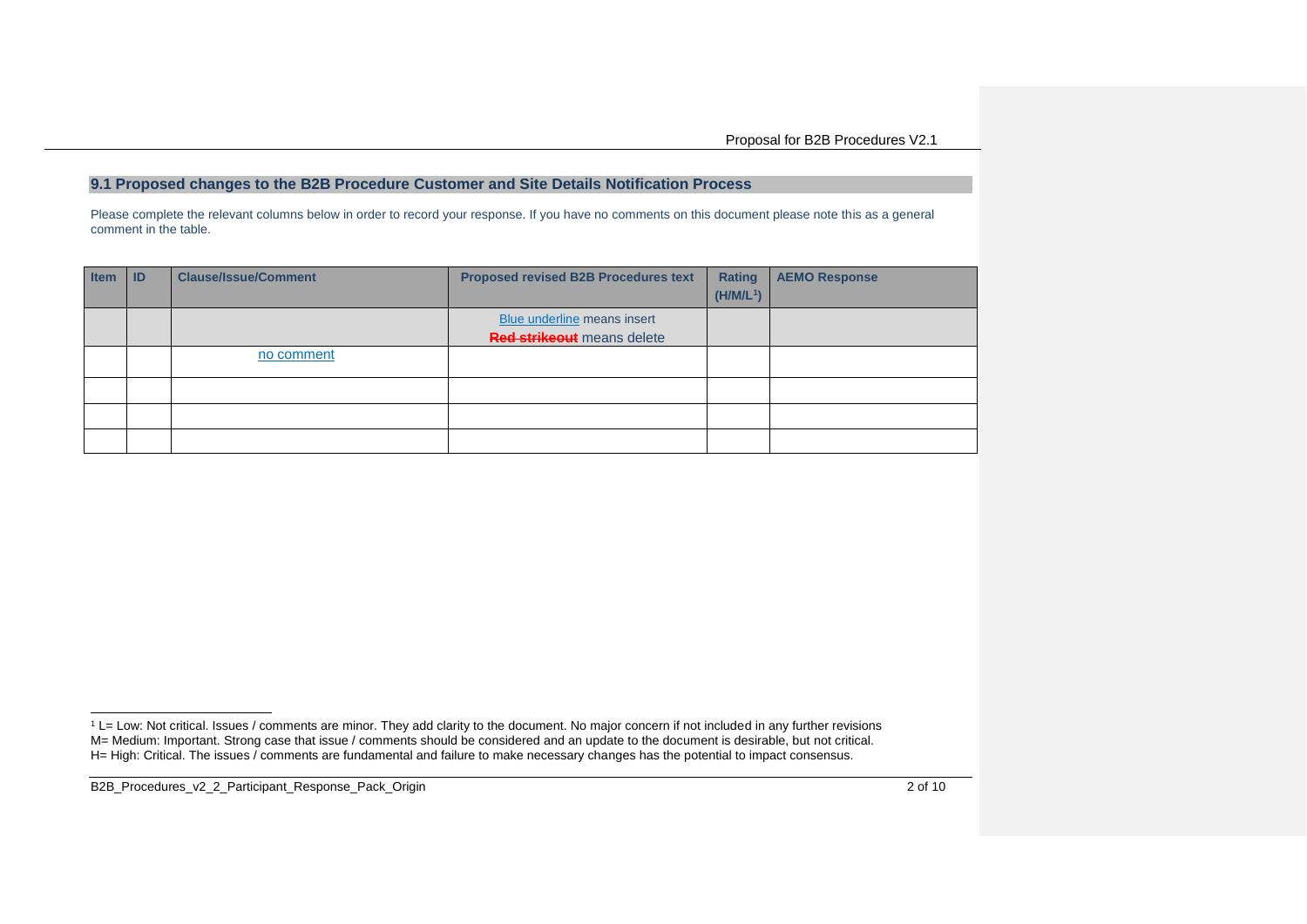#### **9.2 Proposed changes to the B2B Procedure Service Order Process**

Please complete the relevant columns below in order to record your response. If you have no comments on this document please note this as a general comment in the table.

| <b>Item</b> | <b>ID</b> | <b>Clause/Issue/Comment</b> | <b>Proposed revised B2B Procedures text</b> | Rating<br>(H/M/L <sup>2</sup> ) | <b>AEMO Response</b> |
|-------------|-----------|-----------------------------|---------------------------------------------|---------------------------------|----------------------|
|             |           |                             | Blue underline means insert                 |                                 |                      |
|             |           |                             | <b>Red strikeout</b> means delete           |                                 |                      |
|             |           | no comment                  |                                             |                                 |                      |
|             |           |                             |                                             |                                 |                      |
|             |           |                             |                                             |                                 |                      |
|             |           |                             |                                             |                                 |                      |

B2B\_Procedures\_v2\_2\_Participant\_Response\_Pack\_Origin 3 of 10

<sup>-</sup> $^2$  L= Low: Not critical. Issues / comments are minor. They add clarity to the document. No major concern if not included in any further revisions M= Medium: Important. Strong case that issue / comments should be considered and an update to the document is desirable, but not critical. H= High: Critical. The issues / comments are fundamental and failure to make necessary changes has the potential to impact consensus.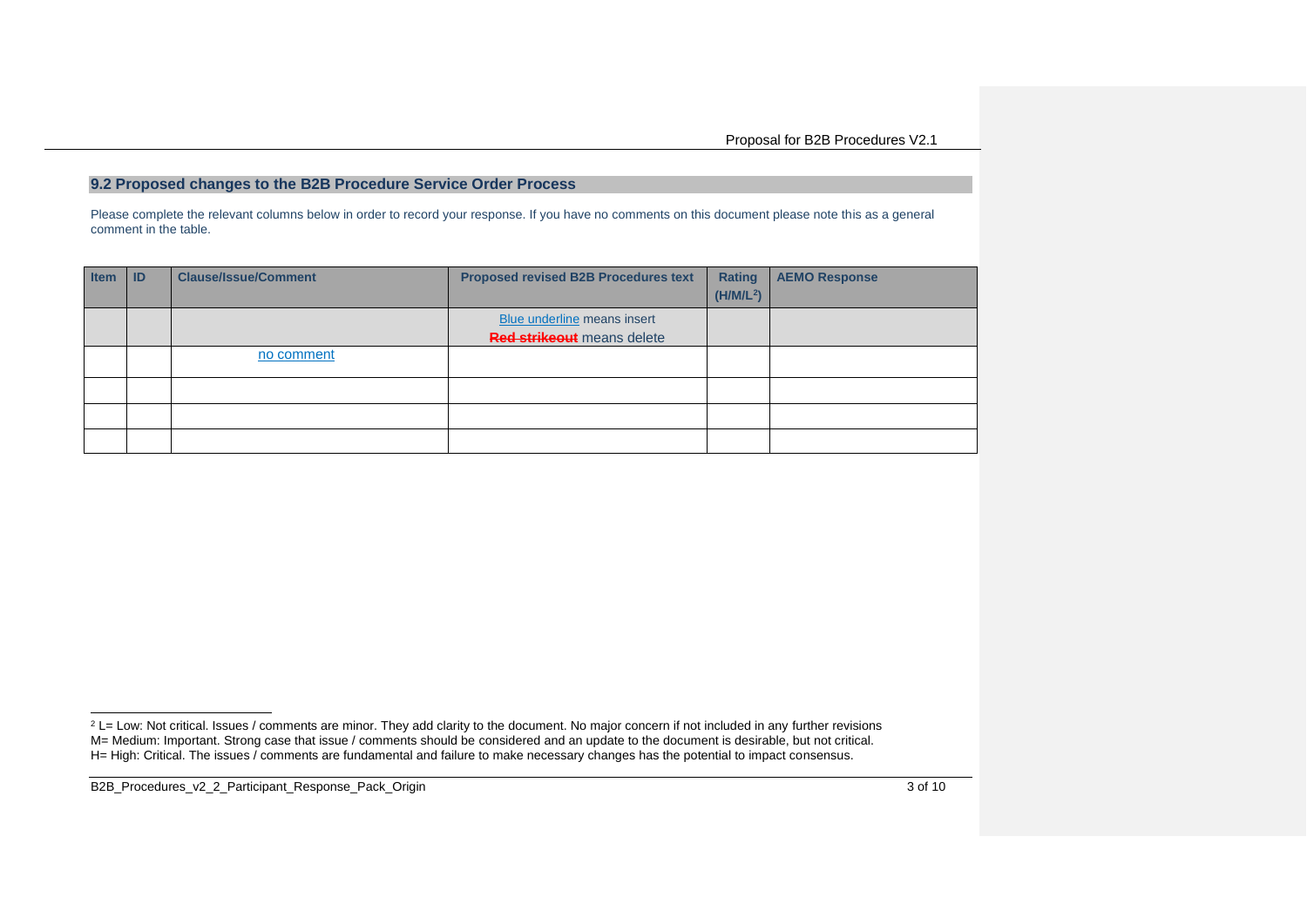Proposal for B2B Procedures V2.1

### **9.3 Proposed changes to the B2B Procedure Meter Data Process**

Please complete the relevant columns below in order to record your response. If you have no comments on this document please note this as a general comment in the table.

| <b>Item</b> | ID  | <b>Clause/Issue/Comment</b>                                                                        | <b>Proposed revised B2B Procedures text</b>                                                                                                                                                                                                                                                                                                                                                                                                                                                                                                                                  | <b>Rating</b><br>$(H/M/L^3)$ | <b>AEMO Response</b> |  |
|-------------|-----|----------------------------------------------------------------------------------------------------|------------------------------------------------------------------------------------------------------------------------------------------------------------------------------------------------------------------------------------------------------------------------------------------------------------------------------------------------------------------------------------------------------------------------------------------------------------------------------------------------------------------------------------------------------------------------------|------------------------------|----------------------|--|
|             |     |                                                                                                    | Blue underline means insert<br><b>Red strikeout</b> means delete                                                                                                                                                                                                                                                                                                                                                                                                                                                                                                             |                              |                      |  |
| 9.3.4       | 721 | Clause (a) includes subset procedures (a),<br>$(b)$ , $(c)$ , change to $(i)$ , $(ii)$ , $(iii)$ . | A Participant must not issue a<br>a.<br>ProvideMeterDataRequest relating to a<br>scheduled reading event prior to the<br>completion of:<br>a. (i) Four Business Days<br>following the read event for<br>type 1, 2, 3 and 4 Metering<br>Installations;<br>(ii) Six Business Days<br>$\mathbf{b}$<br>following the published<br><b>Next Scheduled Read Date</b><br>for type 5 and 6 Metering<br>Installations; and<br>(ii) The seventh Business<br>G <sub>r</sub><br>Day of the calendar month<br>for the previous month's<br>MDFF Data, for type 7<br>Metering Installations. |                              |                      |  |
| 9.3.4       | 721 | 3.23 a (b)                                                                                         | Four Business Days following the read<br>event for type 5 (VIC AMI) metering                                                                                                                                                                                                                                                                                                                                                                                                                                                                                                 | н                            |                      |  |

**Commented [A1]:** Section added to reflect the data collection, processing and delivery timeframes the MDP is required to meet

- $3$  L= Low: Not critical. Issues / comments are minor. They add clarity to the document. No major concern if not included in any further revisions M= Medium: Important. Strong case that issue / comments should be considered and an update to the document is desirable, but not critical. H= High: Critical. The issues / comments are fundamental and failure to make necessary changes has the potential to impact consensus.

B2B\_Procedures\_v2\_2\_Participant\_Response\_Pack\_Origin 4 of 10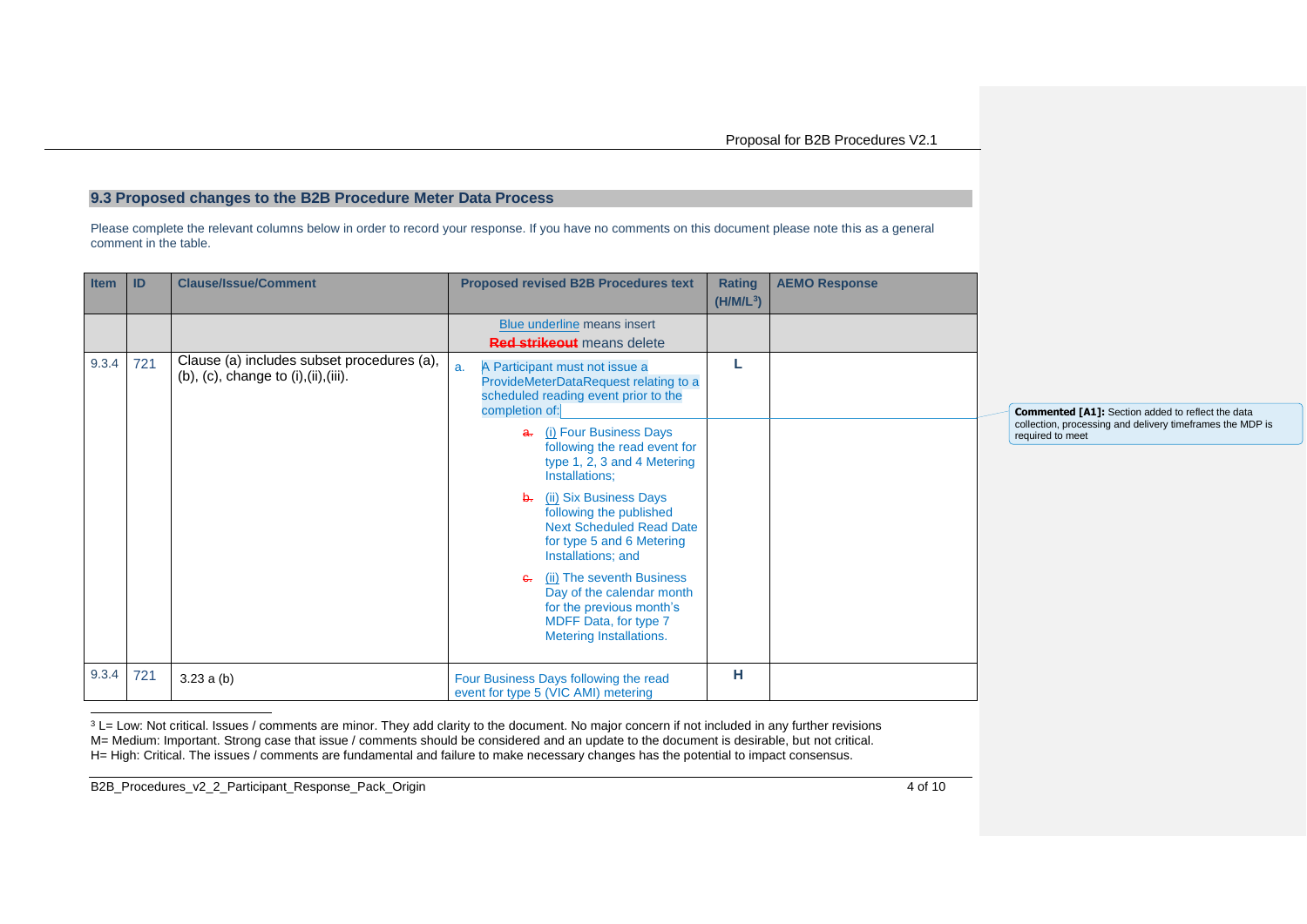Proposal for B2B Procedures V2.1

| <b>Item</b> | ID  | <b>Clause/Issue/Comment</b>                                                                                                                                                                                                                                                                                                                                               | <b>Proposed revised B2B Procedures text</b> | <b>Rating</b><br>$(H/M/L^3)$ | <b>AEMO Response</b> |
|-------------|-----|---------------------------------------------------------------------------------------------------------------------------------------------------------------------------------------------------------------------------------------------------------------------------------------------------------------------------------------------------------------------------|---------------------------------------------|------------------------------|----------------------|
|             |     | Participants should not be limited to 6 days<br>following the NSRD for Type 5 (VIC AMI)<br>meters.                                                                                                                                                                                                                                                                        | installation                                |                              |                      |
|             |     | 1. Industry discussion to be held with the<br>DSDBI on type 5 (Vic AMI) meters as<br>timing requirements is not consistent with<br>Government Policy for delivery of daily<br>read meters                                                                                                                                                                                 |                                             |                              |                      |
|             |     | 2. In the event that AMI data is not delivered<br>on a daily basis, the participant is not able<br>to adequately reconcile or request forward<br>estimate data for the Energy Settlement.                                                                                                                                                                                 |                                             |                              |                      |
|             |     | To fulfil the AMI rollout intent of providing<br>3.<br>timely visibility to customer of load profile<br>for making informed choices on energy<br>efficiency, Billing spend.                                                                                                                                                                                               |                                             |                              |                      |
|             |     | 4. Daily data is required to validate and pay<br>Network monthly charges related to AMI<br>metered sites.                                                                                                                                                                                                                                                                 |                                             |                              |                      |
| 9.3.4       | 721 | For Local Retailers to be fully compliant with<br>timings in 3.2.3a (a),(b), the 5070/71<br>transaction needs to be provided to LR's -<br>which currently is not available. This enables<br>to LR to see any changes to the NSRD and<br>have visibility of missing data to enable a PMD<br>to be raised. An ICF has been submitted to the<br>BMRG (August 14) for review. |                                             | н                            |                      |
|             |     |                                                                                                                                                                                                                                                                                                                                                                           |                                             |                              |                      |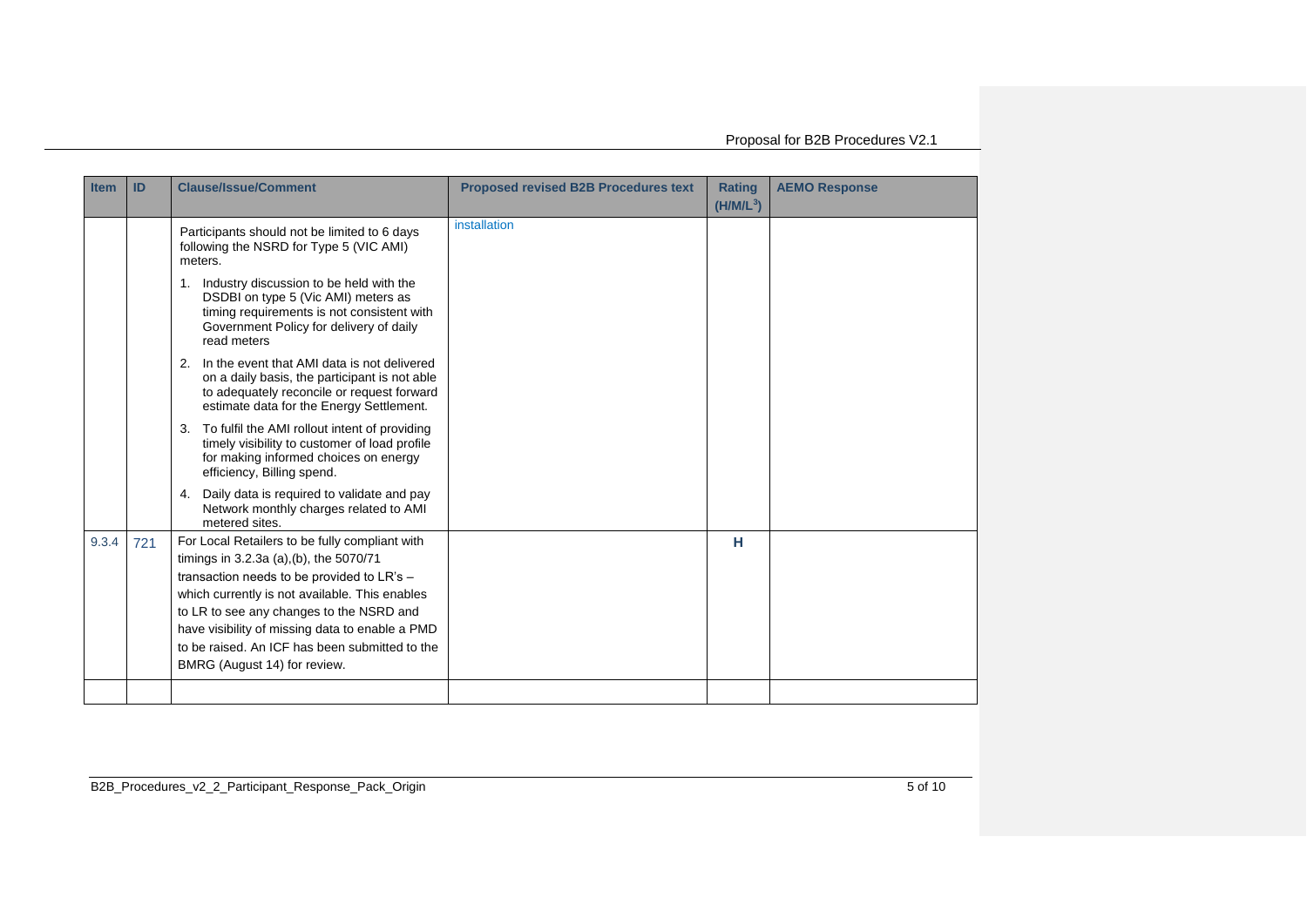Proposal for B2B Procedures V2.1

B2B\_Procedures\_v2\_2\_Participant\_Response\_Pack\_Origin 6 of 10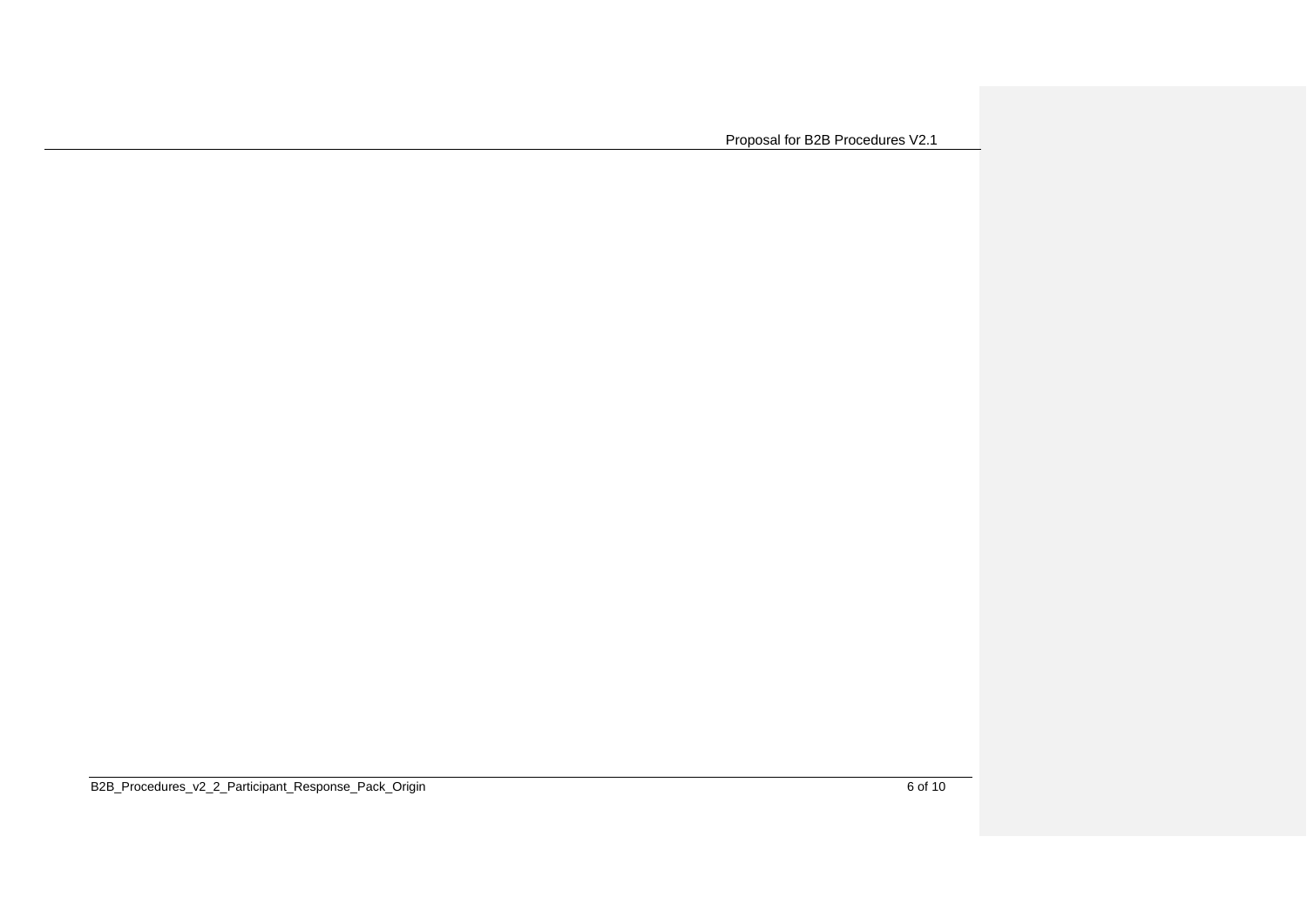### **9.4 Proposed changes to the B2B Procedure One Way Notification Process**

Please complete the relevant columns below in order to record your response. If you have no comments on this document please note this as a general comment in the table.

| <b>Item</b> | <b>ID</b> | <b>Clause/Issue/Comment</b> | <b>Proposed revised B2B Procedures text</b>                      | <b>Rating</b><br>(H/M/L <sup>4</sup> ) | <b>AEMO Response</b> |
|-------------|-----------|-----------------------------|------------------------------------------------------------------|----------------------------------------|----------------------|
|             |           |                             | Blue underline means insert<br><b>Red strikeout</b> means delete |                                        |                      |
|             |           | no comment                  |                                                                  |                                        |                      |
|             |           |                             |                                                                  |                                        |                      |
|             |           |                             |                                                                  |                                        |                      |
|             |           |                             |                                                                  |                                        |                      |

B2B\_Procedures\_v2\_2\_Participant\_Response\_Pack\_Origin 7 of 10

<sup>-</sup><sup>4</sup> L= Low: Not critical. Issues / comments are minor. They add clarity to the document. No major concern if not included in any further revisions M= Medium: Important. Strong case that issue / comments should be considered and an update to the document is desirable, but not critical. H= High: Critical. The issues / comments are fundamental and failure to make necessary changes has the potential to impact consensus.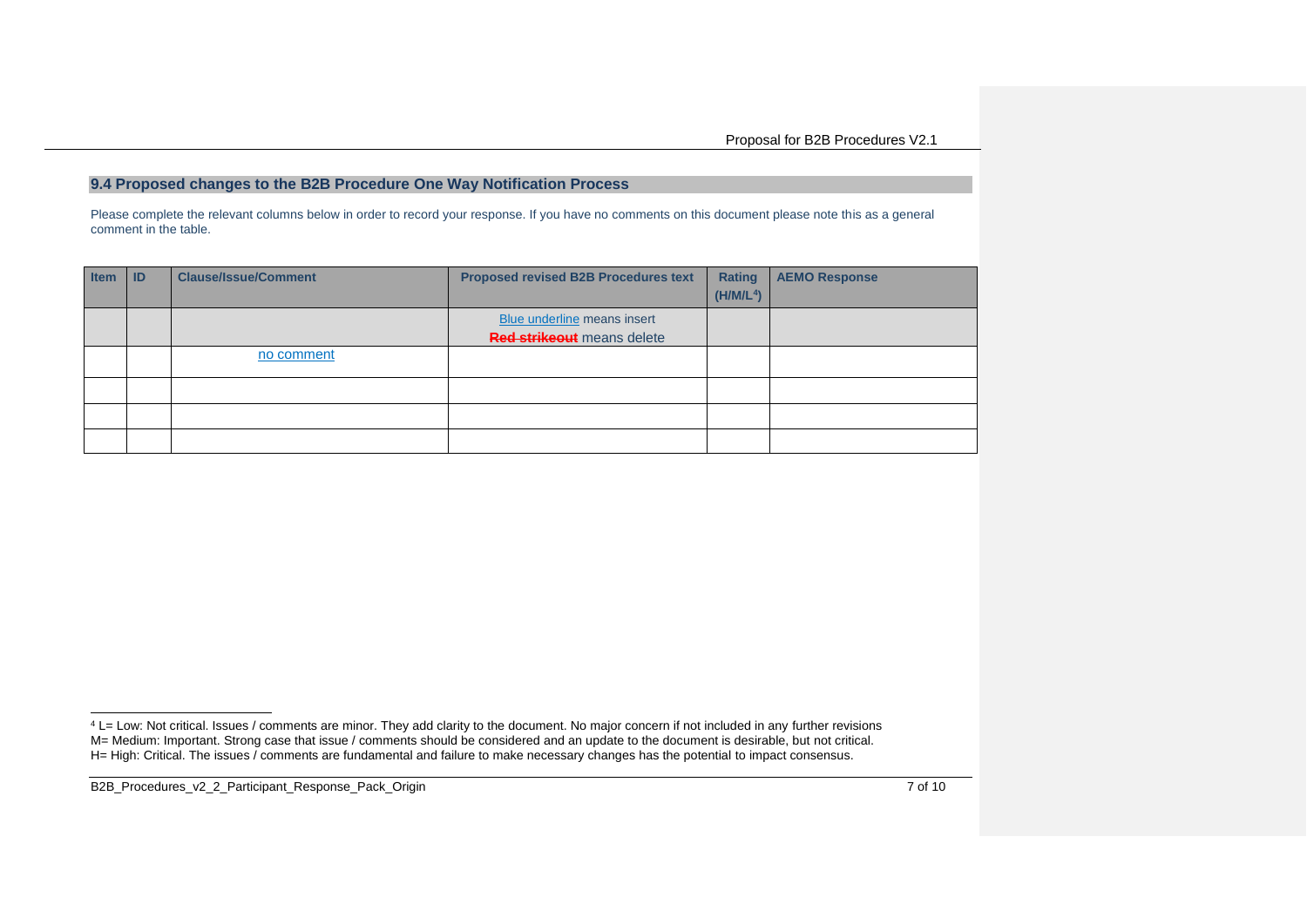#### **9.5 Proposed changes to the B2B Procedure Technical Guidelines for B2B Procedures**

Please complete the relevant columns below in order to record your response. If you have no comments on this document please note this as a general comment in the table.

| <b>Item</b> | <b>ID</b> | <b>Clause/Issue/Comment</b> | <b>Proposed revised B2B Procedures text</b> | <b>Rating</b><br>(H/M/L <sup>5</sup> ) | <b>AEMO Response</b> |
|-------------|-----------|-----------------------------|---------------------------------------------|----------------------------------------|----------------------|
|             |           |                             | Blue underline means insert                 |                                        |                      |
|             |           |                             | <b>Red strikeout</b> means delete           |                                        |                      |
|             |           | no comment                  |                                             |                                        |                      |
|             |           |                             |                                             |                                        |                      |
|             |           |                             |                                             |                                        |                      |
|             |           |                             |                                             |                                        |                      |

B2B\_Procedures\_v2\_2\_Participant\_Response\_Pack\_Origin 8 of 10

<sup>-</sup> $5$  L= Low: Not critical. Issues / comments are minor. They add clarity to the document. No major concern if not included in any further revisions M= Medium: Important. Strong case that issue / comments should be considered and an update to the document is desirable, but not critical. H= High: Critical. The issues / comments are fundamental and failure to make necessary changes has the potential to impact consensus.